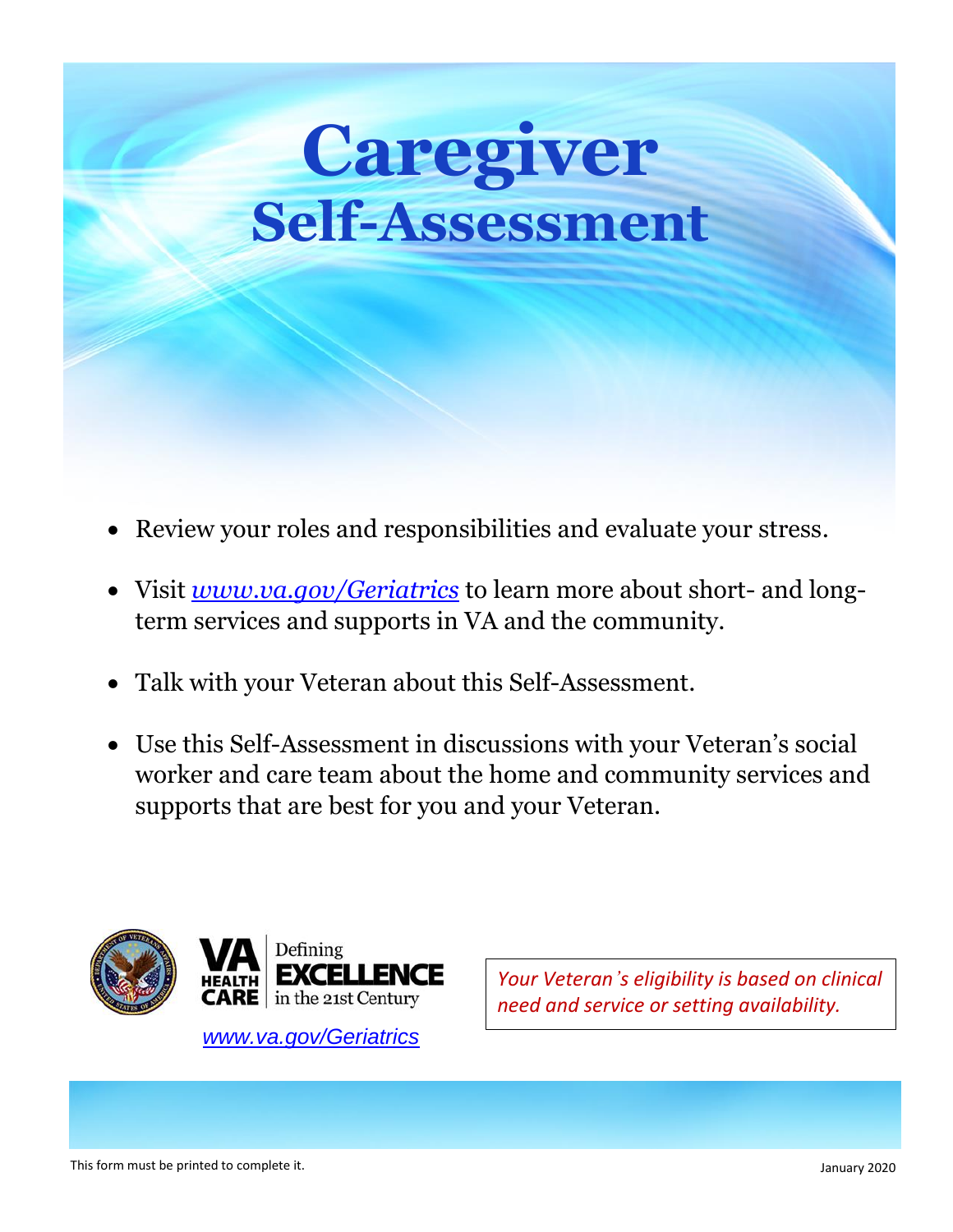| <b>Step 1. Review Role</b><br>Check the best answer         |                                                                                                                                                |  |
|-------------------------------------------------------------|------------------------------------------------------------------------------------------------------------------------------------------------|--|
| How long have you been<br>a caregiver for the<br>Veteran?   | $\Box$ Less than 1 month<br>$\Box$ Between 1 month and 1 year<br>$\Box$ Between 1 year and 3 years<br>$\Box$ More than 3 years                 |  |
| <b>Does the Veteran</b><br>currently live with<br>you?      | $\Box$ Yes<br>$\Box$ No<br>$\Box$ Not now, but this may change<br>$\Box$ Sometimes (please explain)                                            |  |
| How often do you<br>provide caregiver<br>support?           | $\Box$ 24 hours/day, 7 days a week<br>$\Box$ About 40 hours a week<br>$\Box$ Between 10 to 40 hours a week<br>$\Box$ Less than 10 hours a week |  |
| How much support do<br>you feel for your<br>caregiver role? | $\Box$ Very supported<br>$\Box$ Somewhat supported<br>$\Box$ Rarely supported<br>$\Box$ Not supported at all                                   |  |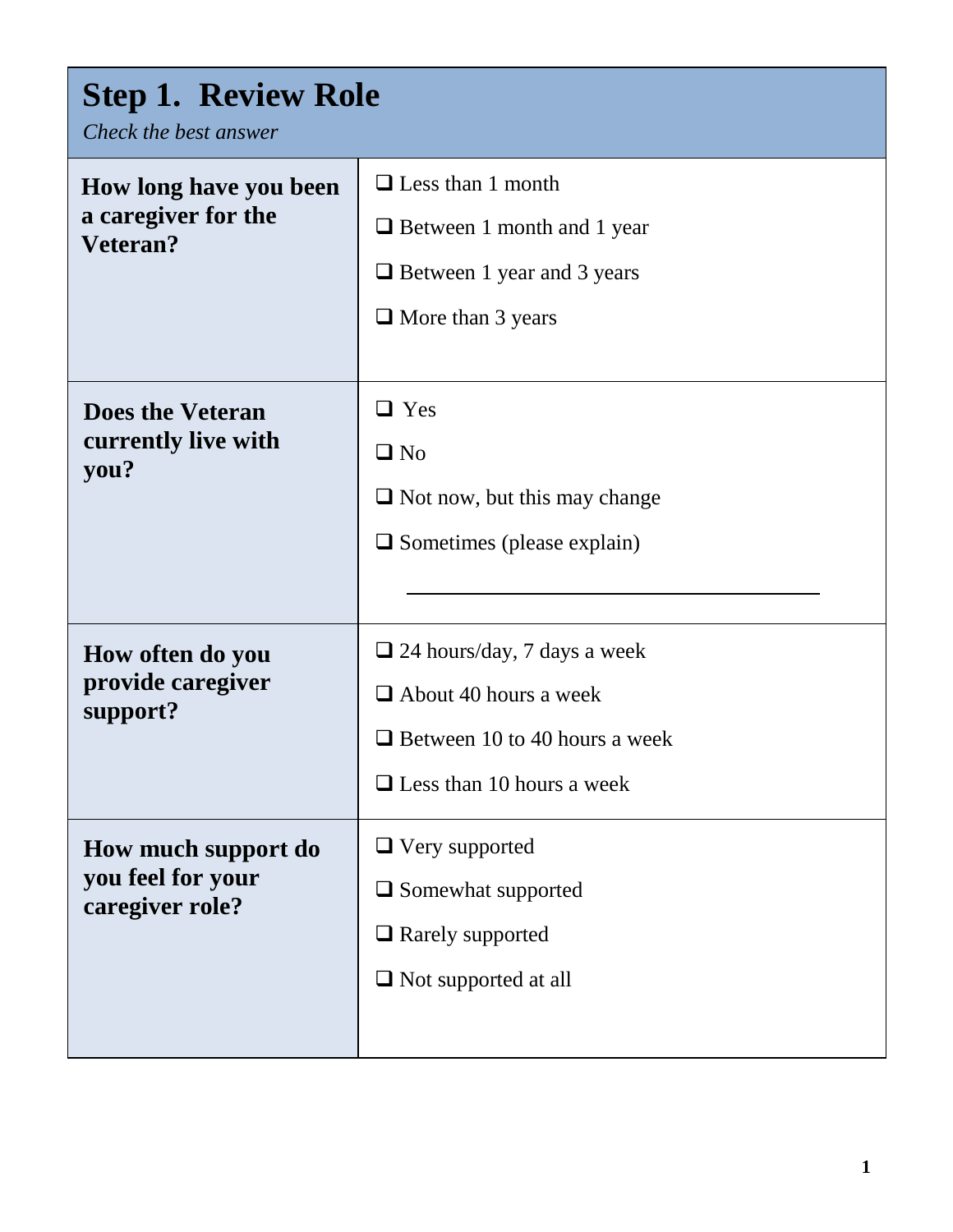| <b>Step 2. Review Responsibilities</b> |                                                                                                                     |        |                           |
|----------------------------------------|---------------------------------------------------------------------------------------------------------------------|--------|---------------------------|
| <b>Physical</b><br>care for            | Check "Yes" if you give this care. If you need<br>help providing care, check the second box, too.                   | Yes    | I need help               |
| <b>Veteran</b>                         | Activities of daily living (eating, bathing, walking)                                                               | ⊔      | $\Box$                    |
|                                        | Hands-on care (physical therapy, wound care)                                                                        | ❏      | ❏                         |
|                                        | Household work and chores (meals, laundry, shopping)                                                                | ❏      | ❏                         |
|                                        | Transportation (to appointments or services)                                                                        | ❏      | ❏                         |
|                                        | Other tasks (describe):                                                                                             | $\Box$ |                           |
| <b>Other</b><br>assistance             | Check "Yes" if you give this help. If you need help<br>providing assistance, check the second box, too.             | Yes    | I need help               |
| for<br><b>Veteran</b>                  | Money management (reviewing bills, tracking finances)                                                               | ❏      | ப                         |
|                                        | Coordinating appointments (physicians, social workers)                                                              | $\Box$ | ⊔                         |
|                                        | Social support (planning activities with others)                                                                    | $\Box$ | $\Box$                    |
|                                        | Emotional support (listening, talking)                                                                              | $\Box$ | $\Box$                    |
|                                        | Financial support for Veteran (paying Veteran's<br>expenses)                                                        | ❏      | $\Box$                    |
|                                        | Other tasks (describe):                                                                                             |        |                           |
| <b>Your life</b>                       | Check "Yes" if your life includes this role. If caregiving<br>makes this role difficult, check the second box, too. | Yes    | <b>Makes</b><br>difficult |
|                                        | Paid work                                                                                                           | $\Box$ |                           |
|                                        | Education/schooling                                                                                                 | ⊔      |                           |
|                                        | Other caring roles, such as parenting                                                                               | ❏      | ப                         |
|                                        | Cooking/maintaining household/managing finances                                                                     | ❏      | ❏                         |
|                                        | Social and leisure activities                                                                                       | □      | $\Box$                    |
|                                        | Other tasks (describe):                                                                                             | ப      |                           |